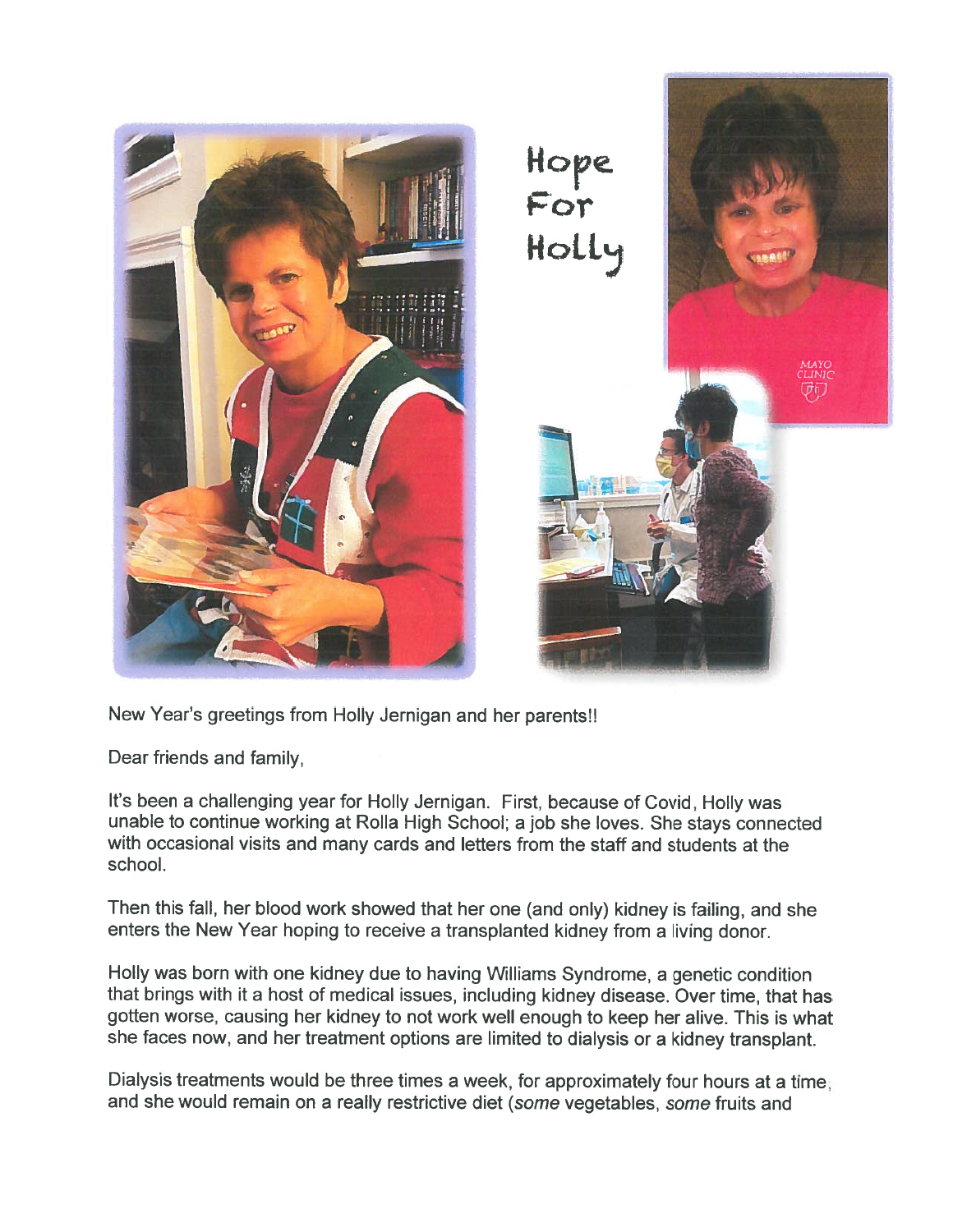white rice) for the rest of her life; <sup>a</sup> diet she is on now and which she finds difficult to handle. A transplant would offer her more freedom and the ability to live <sup>a</sup> longer, healthier, more normal life.

In November, we went to the Mayo Clinic to explore <sup>a</sup> possible transplant for her. Holly had to be approved by <sup>a</sup> team of doctors at their Transplant Center. This was after <sup>a</sup> series of tests that would challenge anyone's outlook, but Holly remained upbeat. The Transplant Team met just after Christmas, and found her to be an eligible candidate for <sup>a</sup> transplant. We received that approval letter just as 2020 ended.

Now we wait, and time is not on our side. Finding <sup>a</sup> kidney is not easy. Just ask the 100,000+ people like Holly who are on the waiting list for <sup>a</sup> deceased donor kidney. Some wait for years; many die while waiting. Doctors tell us that the average wait time is 3 to 5 years for <sup>a</sup> kidney from <sup>a</sup> deceased donor.

So the next, and best, option is trying to find <sup>a</sup> kidney from <sup>a</sup> living donor.

For Holly, <sup>a</sup> kidney from <sup>a</sup> living donor is the best of all her options. <sup>A</sup> living donor improves her chances for long-term success with the new kidney. <sup>A</sup> kidney from <sup>a</sup> living donor typically lasts longer and has better function. And, the transplant could happen <sup>a</sup> lot sooner, hopefully before her kidney fails completely. The transplant team tells us that if we can find <sup>a</sup> kidney for her before she is forced to begin dialysis, her chances of <sup>a</sup> successful transplant increase dramatically.

You might not know <sup>a</sup> lot about donation from <sup>a</sup> living donor — we didn't before kidney disease affected her life. We know more now from talking with the Transplant team. Asking <sup>a</sup> family member or <sup>a</sup> friend to consider donating <sup>a</sup> kidney to Holly is difficult for her and us, but it greatly improves her chances.

We certainly understand <sup>a</sup> donor will face fears about the surgery and have questions about what living with one kidney will mean for them. Here's some basic information about kidney donation that we received from the National Kidney Foundation:

- You only need one kidney to live <sup>a</sup> healthy, long life.
- Most donor surgery is done laparoscopically, meaning through tiny incisions.
- The recuperation period is usually fairly quick, generally two weeks
- The cost of your evaluation and surgery will be covered by our insurance. The hospital can give you extensive information on this.
- • You will have <sup>a</sup> separate team of healthcare professionals to evaluate you as <sup>a</sup> living donor. Their job is to help you understand the risks and benefits and look out for YOUR best interests.

You can also learn more about living donation on the National Kidney Foundation (NKF) website: www.kidney.org/livingdonation or by contacting the NKF's free, confidential helpline at 855.NKF.CARES (855.653.2273) or nkfcares@kidney.org. If you want to talk to someone who's already donated <sup>a</sup> kidney, NKF can also help.